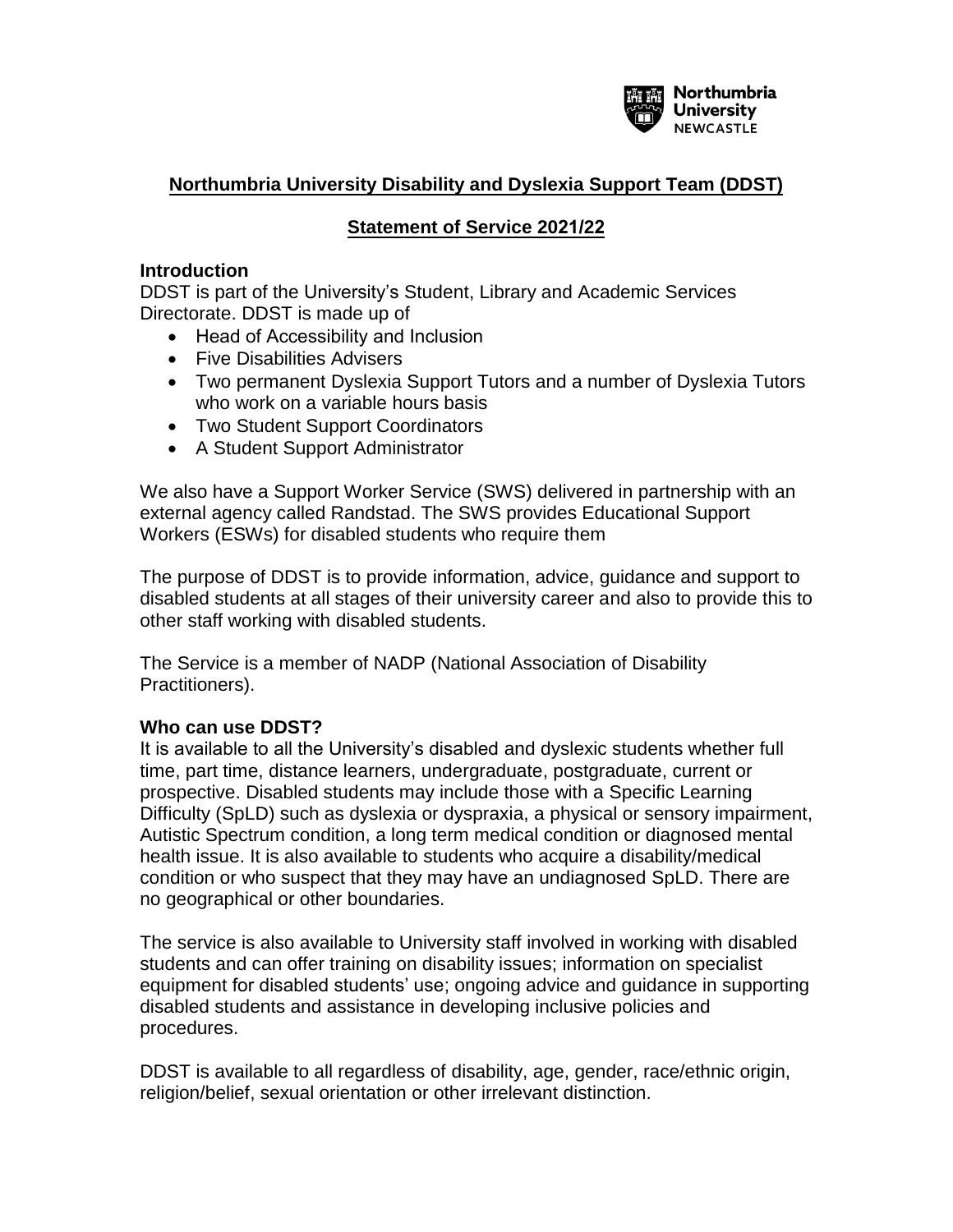## **What can we offer you as a student?**

At pre-application/application stage:

- An early visit to the campus/accommodation to assess your support requirements
- Confidential discussion of individual support needs
- Advice on physical accessibility of premises
- Advice on accessible/adapted accommodation
- Information on Disabled Students' Allowances (DSA)
- Information on the Equality Act as it relates to disability On acceptance:
- An in-depth information visit including discussion of individual requirements with regard to learning, teaching and assessment including any individual exam arrangements
- Formal notification of your study related needs to your tutors (with your permission) via a Disabled Student's Support Recommendations document which is agreed with you
- Support in applying for DSA if eligible
- Advice on specialist equipment
- Access to ESWs (eg. notetakers, transcribers, Educational Personal Assistants)

During your studies:

- Ongoing support and guidance on any study related issues
- Referral to other University departments for advice/support not available from our own team (eg. Careers and Employment, Counselling and Mental Health Support Team)
- Liaison with academic staff about your disability related requirements with regard to learning, teaching and assessment
- Support in managing your DSA
- Referral to contracted Educational Psychologists for full Dyslexia assessment if required (funded by the University)
- 1:1 dyslexia/SpLD support via specialist multi-sensory tutorials
- Access to a bank of loan equipment including laptops and digital voice recorders

Disability support during your studies is subject to you providing 'evidence of disability' which meets the University's requirements.

In the case of a physical or sensory impairment, medical condition, Autistic Spectrum condition or diagnosed mental health issue the University requires a letter or report from a suitably qualified medical professional such as a GP or consultant. It should be on letter headed paper and should be signed and dated. It should have been written within the last  $6 - 12$  months and should state the diagnosis and give details of the impact that the disability may have on academic studies.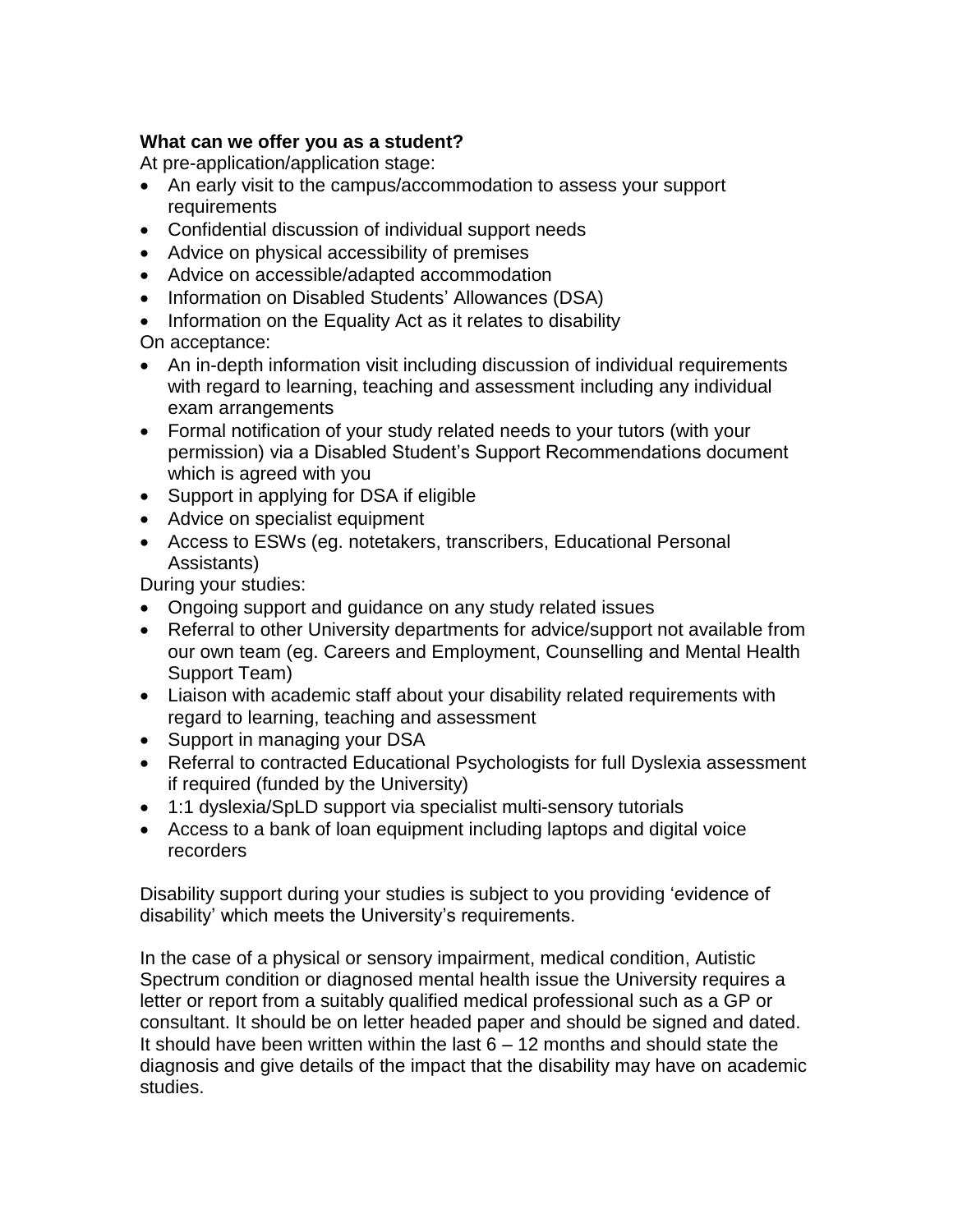In the case of dyslexia or other SpLD the University requires a full psychological report confirming a diagnosis of dyslexia or other SpLD. The report should refer to a diagnostic assessment carried out by an Educational Psychologist or other suitably qualified practitioner. The report should include the results of a range of age appropriate tests of underlying ability and current levels of achievement.

In very exceptional cases, where the medical evidence or psychological report provided appears to be comprehensive but does not fully meet the University's requirements, interim disability support may be provided. This will only be the case where, in the professional judgment of the DDST, not doing so would substantially disadvantage you and doing so would not compromise academic or other prescribed standards.

Any such interim disability support would be conditional on you agreeing to provide medical evidence or a psychological report which does meet University requirements within an agreed timescale. Where such medical evidence or psychological report is not provided within the agreed timescale interim disability support may be withdrawn until such medical evidence or psychological report is provided.

### **What can we offer you as a member of staff?**

We offer both academic and non-academic members of staff the following:

- Information, advice, guidance and support relating to disability issues and to individual disabled students (with their permission)
- Formal and informal training sessions
- 'Solution-focused' training sessions (such as how to work effectively with a British Sign Language user and their interpreter)
- Information on equality legislation as it relates to disability

(Note: disabled staff members who require information, advice, guidance and support with regard to their own individual needs should contact their Human Resources Manager)

## **What can we offer the University?**

- Information, advice and guidance on disability issues including sector, national and international developments
- Contribution to development of policies and procedures with regard to disability
- Contribution towards improved participation, retention and achievements for disabled students

## **How do we deliver our services?**

- Written information (alternative formats available on request) including comprehensive web pages
- Email to all applicants who have indicated a disability to explain the services available and encouraging direct contact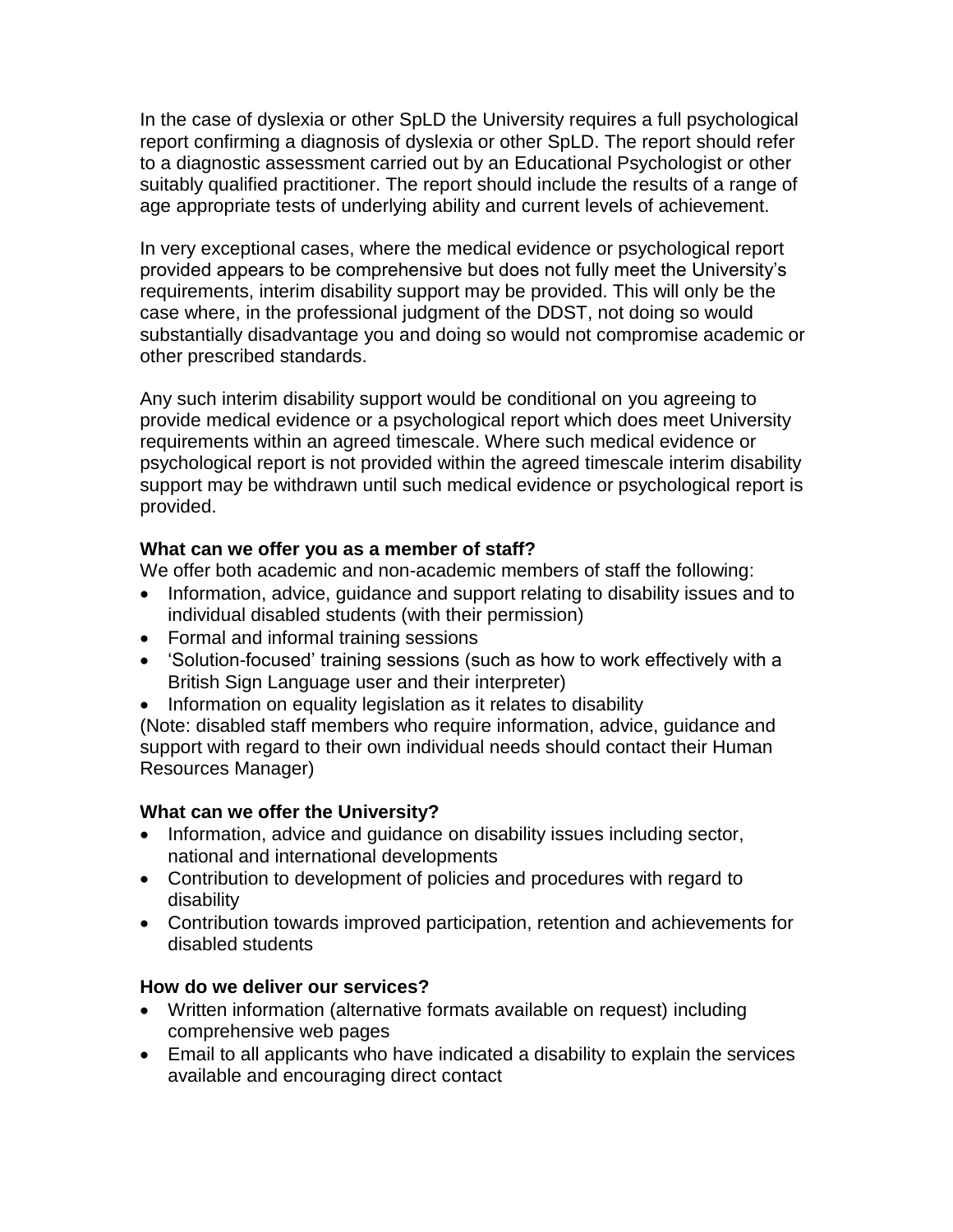- On-line Disability Questionnaire as part of the enrolment task for all students with an offer to make contact
- Email to all enrolled students who have indicated a disability but not yet registered with the DDST to explain the services available and encouraging direct contact
- Information, advice, guidance and support from a member of the team either in person, via the Student Portal (for current students), by telephone, Microsoft Teams, email or letter
- 1:1 discussion with a Disabilities Adviser by pre-arranged appointment (usually one hour per appointment but this can be extended if required)
- 1:1 discussion with a Student Support Coordinators by pre-arranged 15 minute appointment, bookable on the same day
- 1:1 dyslexia/SpLD support via specialist multi-sensory tutorials with a specialist tutor
- Attendance at Open Days/Evenings to give information and/or answer individual questions
- Attendance at and contribution to appropriate University Committees, Working Groups and other meetings
- Where we feel that there is another University Department or outside agency which could give you more specific help we will help you to contact them
- All our services are free

# **What can you expect from us?**

- Courteous, helpful, appropriately trained staff who will focus on your needs, offer appropriate advice and guidance and treat you with respect
- A prompt response to any reasonable query
- Provision of information, advice, quidance and support on disability issues. If this cannot be offered immediately a timescale will be agreed which is acceptable to you
- Advance notification of any unavoidable changes to an appointment and an appropriate and acceptable alternative arrangement
- That any information, written or verbal, that you have given us about yourself is securely stored and, within legal limitations, is treated with complete confidentiality. You will be asked to give permission before any information is passed on to any third party. You can request access to any information held by DDST. The request should be made in writing, via the Student Portal or by email to the DDST manager
- An agreed course of action, with an understanding of timescale, of follow up activities to be undertaken by us

# **What do we expect of you?**

• That you should make the best use of our service by spending some time in advance considering exactly what you want from us and providing any relevant information such as reports on your disability or details of your needs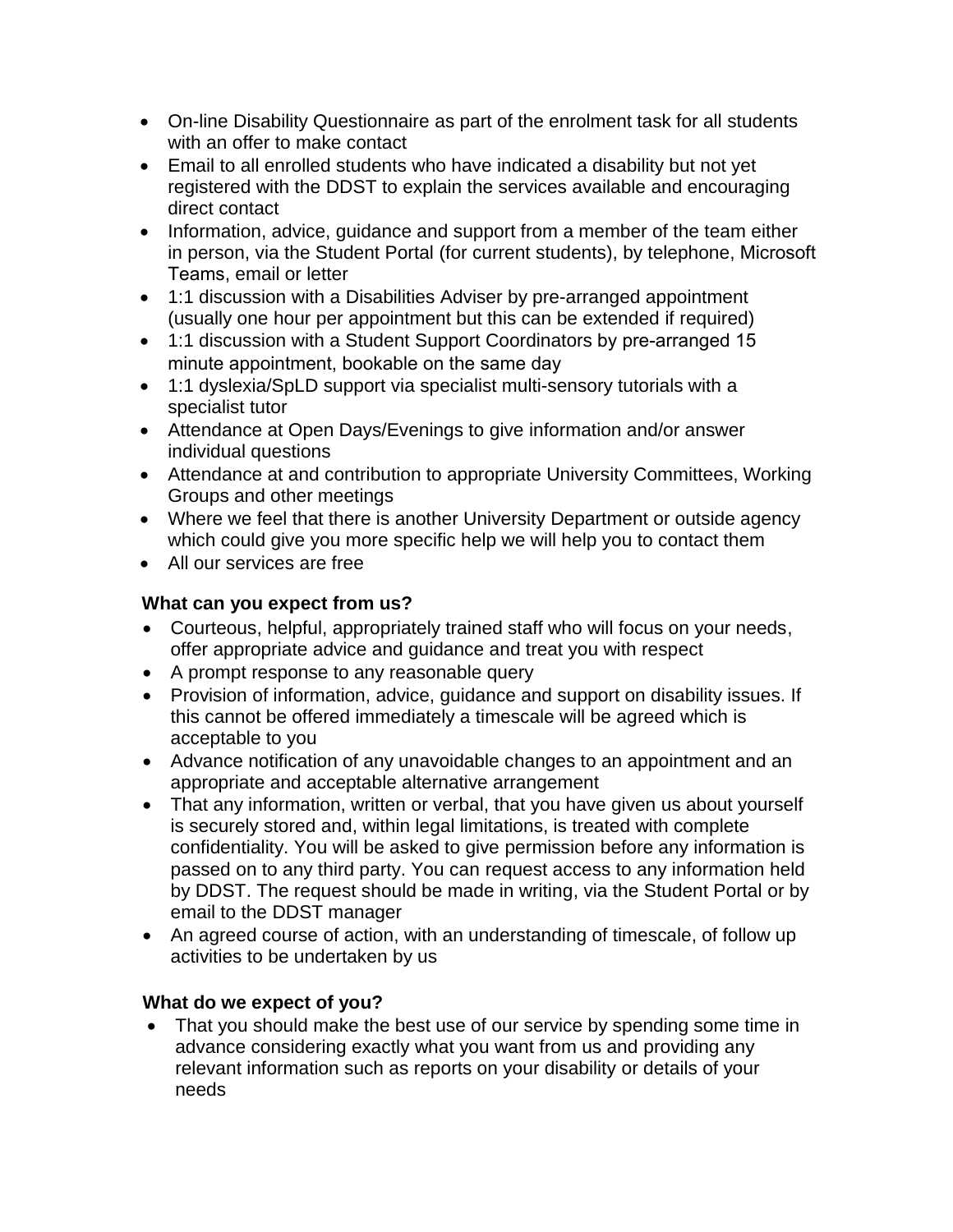- If you are unable to attend an appointment that you let us know as soon as possible so that another student may be able to be offered that appointment and yours can be rearranged
- To respond as promptly as possible to any requests that we may make for feedback/suggestions which may help to improve our service or for monitoring purposes
- To treat all staff and other users of the DDST with courtesy
- That you should take responsibility for any agreed course of action, with an understanding of timescale, of follow up activities to be undertaken by you

### **Where can you find us?**

- DDST is available in Student Central on the Ground Floor of the University Library Building at City Campus. This is accessible for wheelchair users and students with mobility issues. DDST is staffed Monday – Friday. We offer face-to face, telephone or Microsoft Teams appointments.
- Appointments can be booked by calling in person to one of the Ask4Help desks in Student Central locations (Ground Floor, City Library; Ground Floor, Coach Lane Library; Law Practice Library on Floor 1 CCE1, City Campus East; Ground Floor 110 Middlesex Street, London Campus). Or you can call Ask4Help on 0191 227 4127. We will do our best to arrange an appointment for you at a time which is convenient to you, or will deal with your enquiry by other means.

### **How can you help us to improve the service?**

In an effort to continuously improve the service we are able to offer we welcome comments and suggestions. Comments and suggestions can be made in person, via the Student Portal (for current students), in writing or by telephone as above.

### **Complaints**

Should you have a complaint about our service it will be acted upon in accordance with the University's complaints procedure.

### **Third party involvement**

DDST may occasionally be approached by individuals or organisations who request us to target particular student groups for research purposes. Where this applies we will ask students if they are willing to participate and will not release any information about you without your express consent. DDST may also be approached for student data and where this is provided it will be numerical and anonymous.